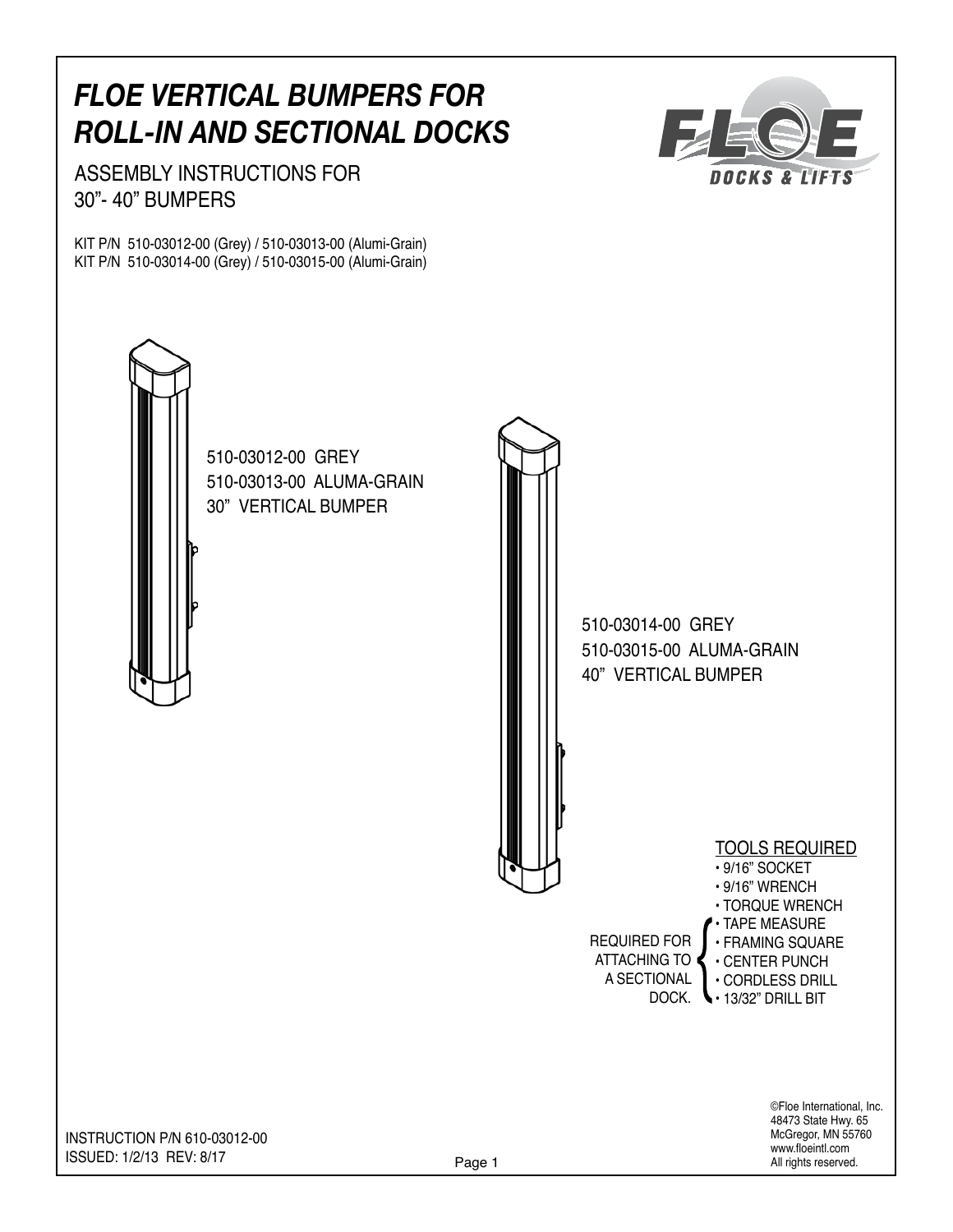## *floe vertical bumpers for roll-in and sectional docks*

exploded view and parts list

 $13$ 

 $\mathbf{1}$ 

KIT P/N 510-03012-00 (Grey) / 510-03013-00 (Alumi-Grain) KIT P/N 510-03014-00 (Grey) / 510-03015-00 (Alumi-Grain)

7

| Item            | Part No.     | Qty | <b>Description</b>                      |
|-----------------|--------------|-----|-----------------------------------------|
| 1               | 001-29825-00 |     | 10-24 X 3/4" SQWF Pre-Assembled         |
| 2               | 001-71067-00 | 2   | 3/8" Lock Washer, SS                    |
| 3               | 001-71191-00 | 2   | HHCS, 3/8-16 X 3" SS                    |
| 4               | 001-76349-00 | 2   | 3/8" Nut, Aluminum                      |
| 5               | 002-02203-00 | 1   | Plate, Dock Accessory                   |
| 6               | 002-02204-00 | 2   | Spacer, Dock Accessory                  |
| 7               | 006-14600-00 | 2   | Cap, Vinyl Bumper                       |
| 8               | 010-00570-00 | .5  | Dock Bumper, 40" Aluma-Grain            |
| 9               | 010-50571-00 |     | .333 Dock Bumper, 30" Aluma-Grain       |
| 10              | 018-01000-00 | 2   | Tape, 1" Double Side                    |
| 11              | 910-01501-00 |     | Dock Bumper, 30"                        |
| 12 <sup>2</sup> | 910-01503-00 | 1   | Dock Bumper, 40"                        |
| 13              | 958-00308-00 |     | Bumper, PVC (Grey) 29.75" Pre-Assembled |
| 14              | 958-00310-00 |     | Bumper, PVC (Grey) 39.75" Pre-Assembled |



 $10$ 

6

 $\bf8$ 

 $\boldsymbol{9}$ 

 $11$ 

 $12$ 

 $\mathbf 5$ 

 $\mathbf 2$ 

 $\overline{4}$ 

⋍

3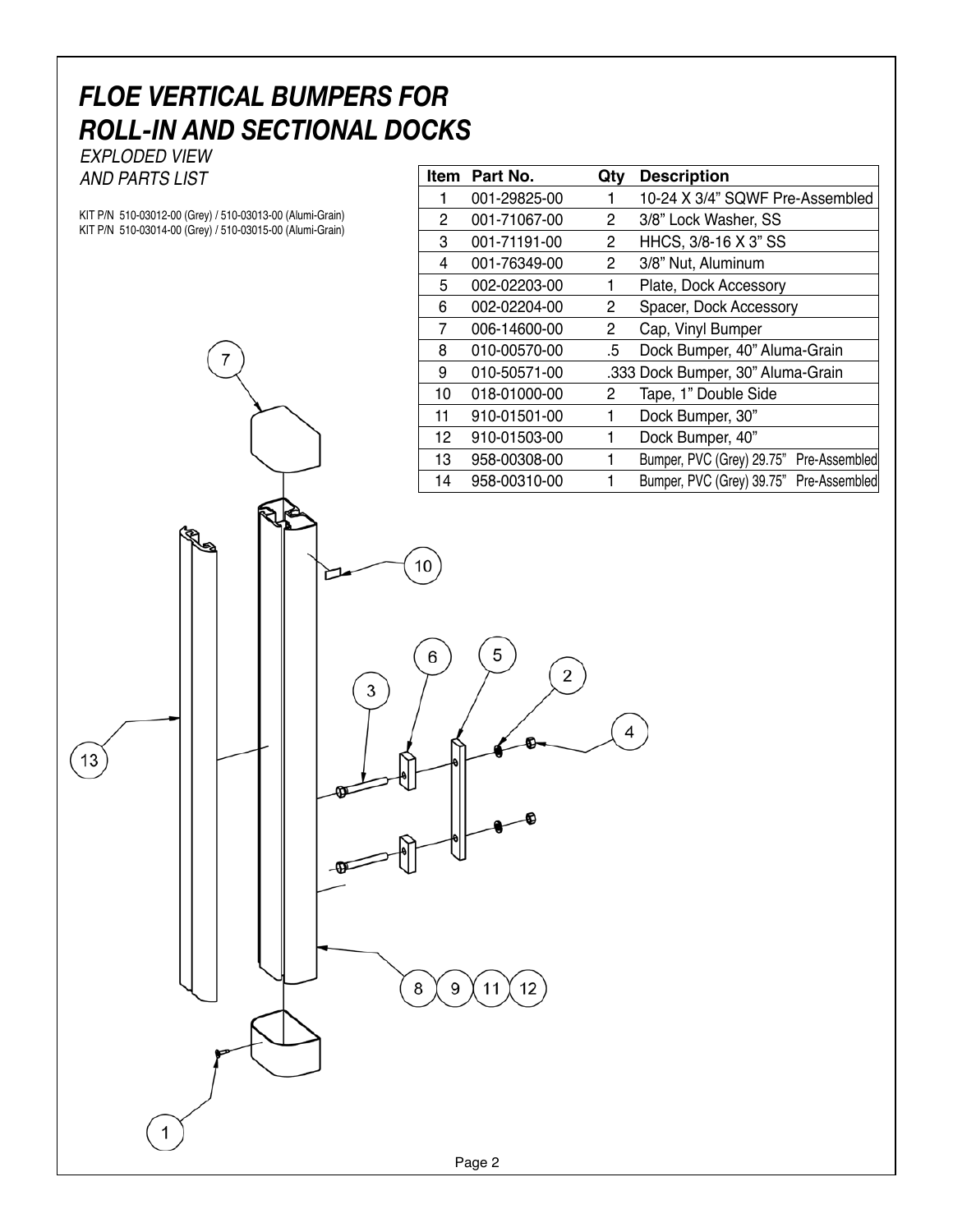